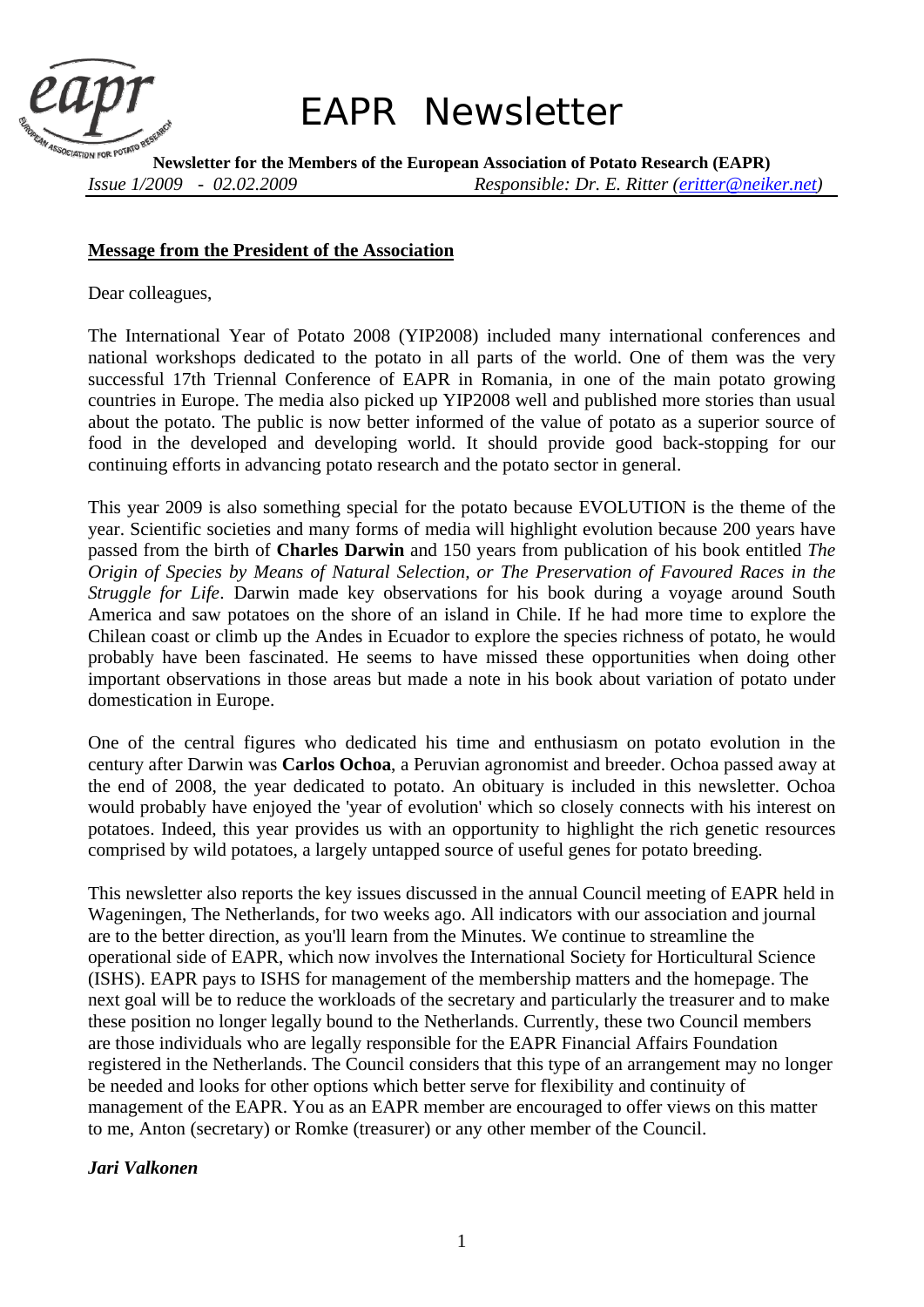# **SECTIONS:**

## **News from the Council**

# **The EAPR Council is working for you (Council meeting , Wageningen, January 15-16th 2009)**



(From right to left: Serge Duvauchelle (France, Councilor); Katrin Kotkas (Estonia, Councilor); Sorin Chiru (Romania, Past President); Paul Struik (the Netherlands, non-executive Council member); Anton Haverkort (the Netherlands, Secretary); Jari Valkonen (Finland, President); Norbert Haase (Germany, Councilor); Louise Cooke (United Kingdom, Councilor); Romke Wustman (the Netherlands, Treasurer); Jean-Pierre Goffart (Belgium, President elect); absent: Mike Storey (United Kingdom, Vice-President)

# **Summary of the 53rd council of the EAPR**

#### **Wageningen January 15 and 16, 2009**.

| <b>Present</b>             |                                                                |
|----------------------------|----------------------------------------------------------------|
| President                  | Jari Valkonen                                                  |
| Past President Sorin Chiru |                                                                |
| Secretary                  | Anton Haverkort                                                |
| Treasurer                  | Romke Wustman                                                  |
| Councilor                  | Norbert Haase (coordinator of country representatives)         |
| Councilor                  | Serge Duvauchelle (coordinator of scientific cooperation)      |
| Councilor                  | Katrin Kotkas (coordinator of section chairs)                  |
| Councilor                  | Louise Cooke (coordinator of cooperation with other societies) |
|                            | President elect Jean-Pierre Goffart                            |
|                            | Non executive Editor-in-chief of Potato Research (Paul Struik) |

#### **Absent** with notification

Vice president Mike Storey

#### **Invitees**:

Willemien Lommen (matters concerning Potato Research only) Joseph van Assche and Peter Vanderborght, ISHS (discussion about cooperation with ISHS)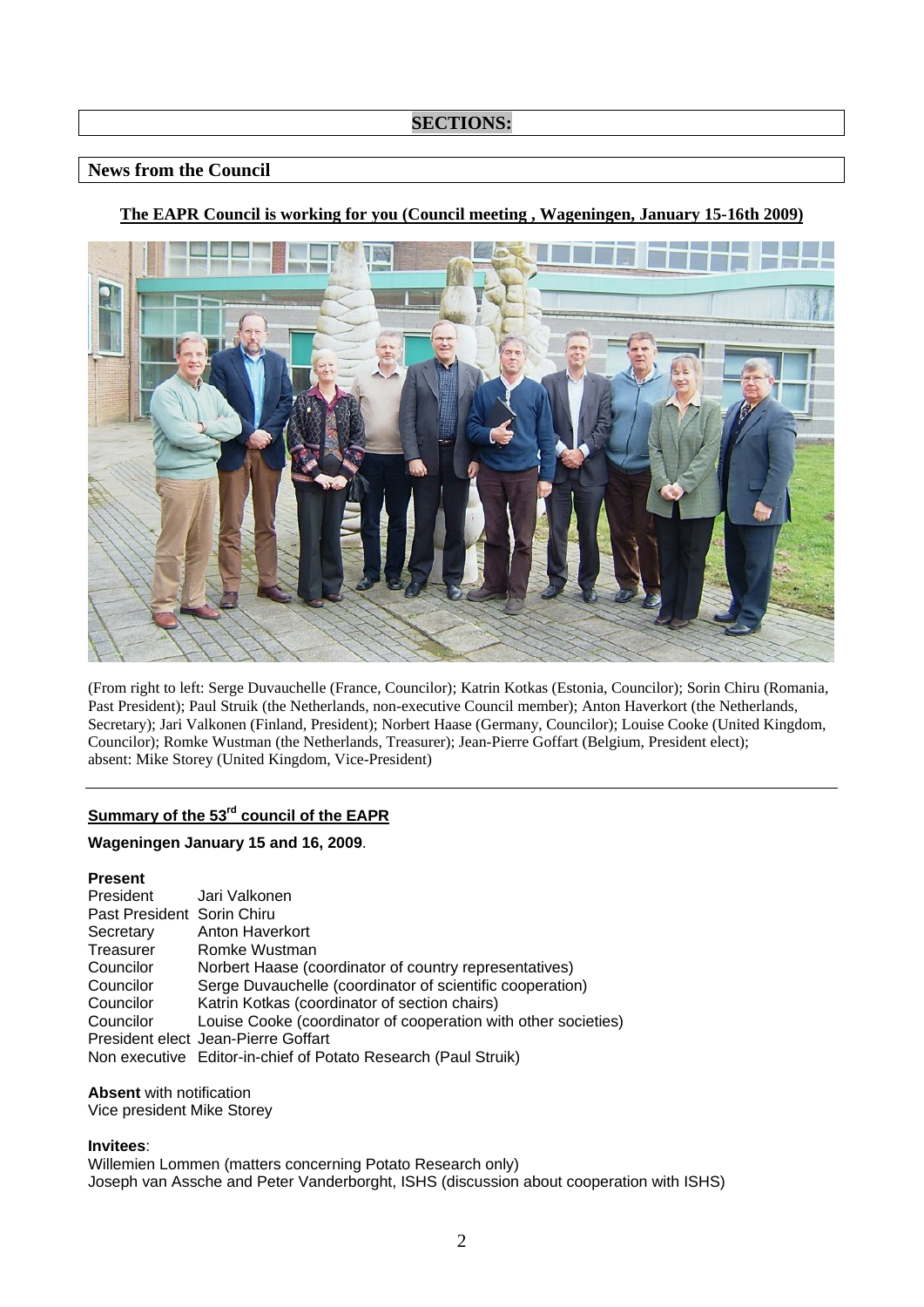The meeting approved the minutes of the 52<sup>nd</sup> ordinary council meeting held at Wageningen a year ago, amended the minutes of the 18<sup>th</sup> general meeting held at Brasov in July 2008 and approved the extraordinary council meeting held at Brasov.

Sorin Chiru and the Council evaluated the  $17<sup>th</sup>$  triennial held in Brasov in July 2008 and we concluded that the meeting was a very successful one with 340 participants from all continents. Financially there was a small surplus. The workshops on zebra chips, organic farming and Bio-exploit were a great success and the formula of having plenary sessions on the first and last day proofed successful and will be repeated.

The council applauded Paul Struik and his editorial team for having Potato Research completely back on schedule. Paul was requested to organize with Springer to get us back on the ISI list showing Potato Research size, regularity and impact. The need for the Council to act as an Editorial Board as at present deserved some further investigation since the current structure of editorial management may no longer require it. The Council will continue to be involved but possibly in the role of a Board of Trustees that appoints the Editor-in-Chief who will report matters of the journal to the Trustees. The **Council encourages members to submit papers to the journal to assure its continuing success.** 

The financial situation of the Association has improved significantly and Romke Wustman was applauded for the amount of time and dedication given to achieve all this.

We re-discussed the various roles and tasks of the council members and which kind of information they should deliver to the members and the website. Please have a look at the website that was renewed recently.

The Council proposes that Pathology Section would cover insects and nematodes in future, and also aphids unless discussed as virus vectors dealt with in the Virology Section. All Sections of EAPR have plans to arrange meetings in 2009 or 2010. The information will be posted at the EAPR homepage.

Secretarial support to EAPR: as of January 1<sup>st</sup> the secretarial support – as per contract date – from Europoint ended and was taken over by the International Society for Horticultural Science (ISHS) in Leuven/Louvain, Belgium. Joseph van Assche (director) and Peter Vanderborght from ISHS were with us to discuss the present services they provide to EAPR and – upon our request - which future options could be available.

**Anton Haverkort Secretary** 

# **News from the Editor of Potato research**

# Progress on Potato Research

Although the editorial board realizes that the timing of the different steps in the processing of papers submitted for potential publication in Potato Research needs to be shortened, it is with great pleasure that we can announce that the 2008 volume of Potato Research (i.e. volume 51) was completed in the year 2008. The last double issue of that volume containing the proceedings of the Brasov conference was put on internet early December.

Meanwhile the production of volume 52 is in full speed. Three papers of the first issue are already in the Online First<sup>TM</sup> section of the Potato Research website and the other ones for this issue are currently (January 15, 2009) in the stage of galley proof. We expect that issue to be completed early February 2009. Powdery scab and glycoalkaloids are important key words for this very nice issue.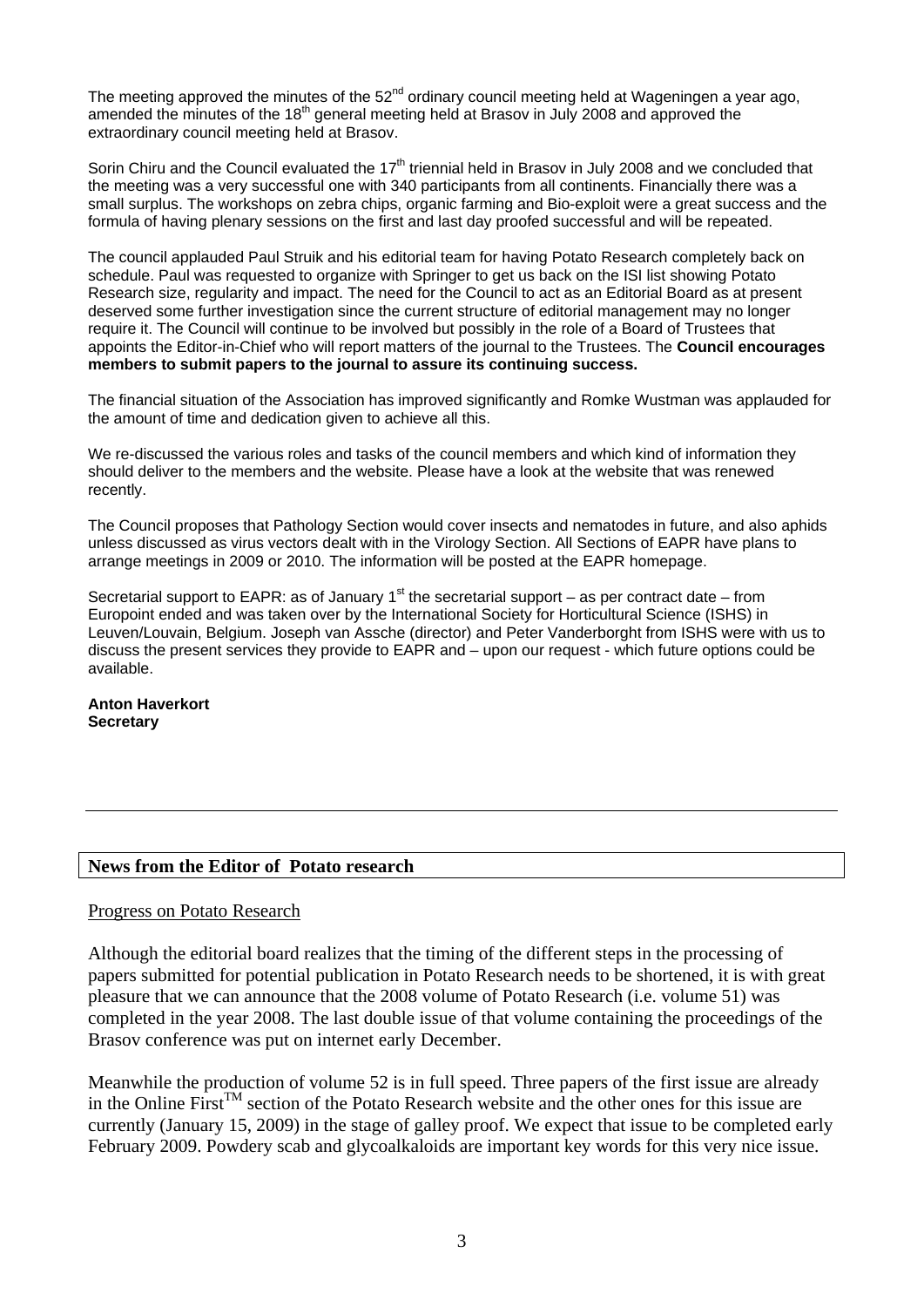The production of the second issue of Volume 52 is also underway and this will contain some minireviews and papers on the Bioexploit workshop during the Triennial Conference in Brasov.

Given these developments the Council has decided to request Springer to ensure that Potato Research is listed on the ISI list of journals and will get an impact factor. It will be a new challenge to increase that impact factor as fast as possible.

Paul C. Struik

# **News from the Section Chairpersons**

During the 17th Triennial Conference of the EAPR on the Section meetings several new Section Chairmen were re-elected or elected as following:

- 1. Engineering and Utilization **Adrian Cunnington** was re-elected for the following three years period.
- 2. Pathology **Asko Hannukkala** was elected as a new chairman.
- 3. Virology **Carl Spetz** was elected as a new chairman.
- 4. Agronomy and Physiology on the joint meeting of Agronomy and Physiology Sections it was decided to join these two sections and rename as an Agronomy and Physiology Section. On the same meeting a new section chairman **Mehmet Emin Caliskan** was elected.
- 5. Breeding and Varietal Assessment **Herman J. Van Eck** has been the leader of the section already for two election periods and therefore it was decided **to elect a new chairman** on the next section meeting in 2009.

Information on contacts of the section chairmen and on the coming section meetings will be available on the home page of EAPR soon.

# **News from the Country representatives**

*Contributions from Country representatives will be presented in the following issues.*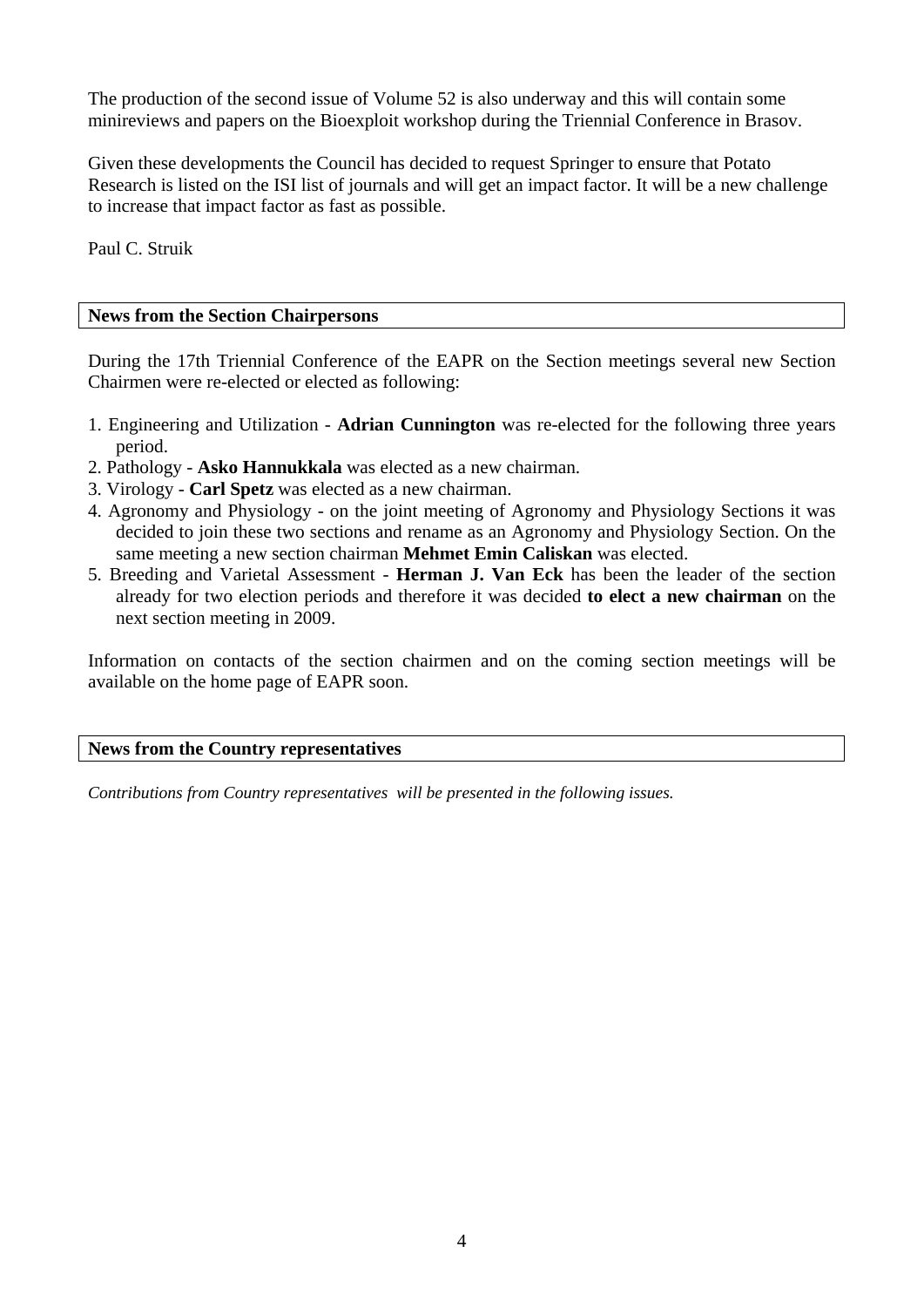# **News from the Association Members**

#### Honorary Memberships

During the 17th Triennial Conference of the European Association for Potato Research in Brasov two members, **Melvin Askew** and **Gheorghe Olteanu** received the honorary membership.

#### *In this issue we present some merits of Melvin Askew.*

#### CURRICULUM VITAE FOR MELVYN F.ASKEW/CENSUS-BIO.

Melvyn F. Askew, B.Sc. (Hons.), M.Phil., C.Biol. M.I Biol., A.R.Ag.S.

Melvyn F. Askew has approximately 40 years' experience of agriculture and the wider land-based industry sector. He is a fully qualified agriculturalist and Chartered Biologist. He has considerable senior management experience at national and international level.

During his career he has become a senior figure in the production and non-food uses of plant products area in Europe, North America and elsewhere.

His experience includes being a senior manager and Head of Group (Agriculture and Rural Strategy Group) at Central Science Laboratory, York, UK, the only laboratory owned by the British Government and underpinning agriculture, food and environment.



He was a member of staff for Ministry of Agriculture, Fisheries and Food until it became Department for Environment, Food and Rural Affairs more recently. He left CSL at the end of the financial year 2006/7 and has started an SME business called Census-Bio, this being based on the concept of a centre for sustainable bio-resources.

Melvyn Askew has led major non-food related projects funded under other EC Framework Programmes (eg. IENICA and INFORRM-IENICA); has acted as an assessor for EC funded work in the non-food sector; has assessed projects on non-food issues for EC, the Government of the Republic of Ireland, The Government of Alberta, Canada; advised senior British Government staff on policies and priorities for the non-food sector; chaired or spoken for EC Directorates General/EC generally at a number of events ( the launch of the TP for Biofuels in Brussels, 2006; the biorefining event run in Helsinki under the Finnish Presidency of EC in autumn 2006; the Nuremburg event on biorenewables run under the German Presidency of EC in Spring 2007); has a formidable international speaking record in his own right on a range of topics but especially on non-food products from crops, their production and use ( an approximate estimate shows he had spoken at national and international level in about 30 countries).

He is also a member of the editorial/advisory committee for a new journal published by John Wiley on the topic of non-food crops and products; a member of the programme committee of British Crop Production Council for its conference in Glasgow 2007; a member of the editorial committee for the Indian journal 'Brassica'; a member of the editorial committee for the journal 'Potato Research'; a member of Council, representing UK/Institute of Biology of the European biologists organisation ECBA; he sits on the Technical Working Group of the Global Bioenergy Partnership ( GBEP) organised under G8 and run by UN/FAO.; is a member of the SAC consultative committee on agricultural crops , which meets in Edinburgh; sits on Conseil Scientifique of ITB in Paris.

In the past he has served on numerous UK and international committees including Sugar Beet Research and Education Committee ( UK), Council of EAPR( Wageningen); Comite Scientifique of CETIOM (Paris); Advisory Committee of the Olds Institute, Alberta, Canada; and reported to British parliamentary committees assessing non-food crops and uses in UK and elsewhere.

Currently he is a member of a number of learned societies including EAPR (Wageningen); IIRB (Brussels); Institute of Biology ( London); GCIRC (Paris).

He has been invited to Buckingham Palace by Her Majesty Queen Elizabeth II on the occasion of a reception for Pioneers for the Nation ( for services to renewable resources) ; has been invited to become a Visiting Professor, focusing on bio-resources, by Harper Adams University College in UK and has been awarded an Associateship of the Agricultural Societies of UK for services to agriculture.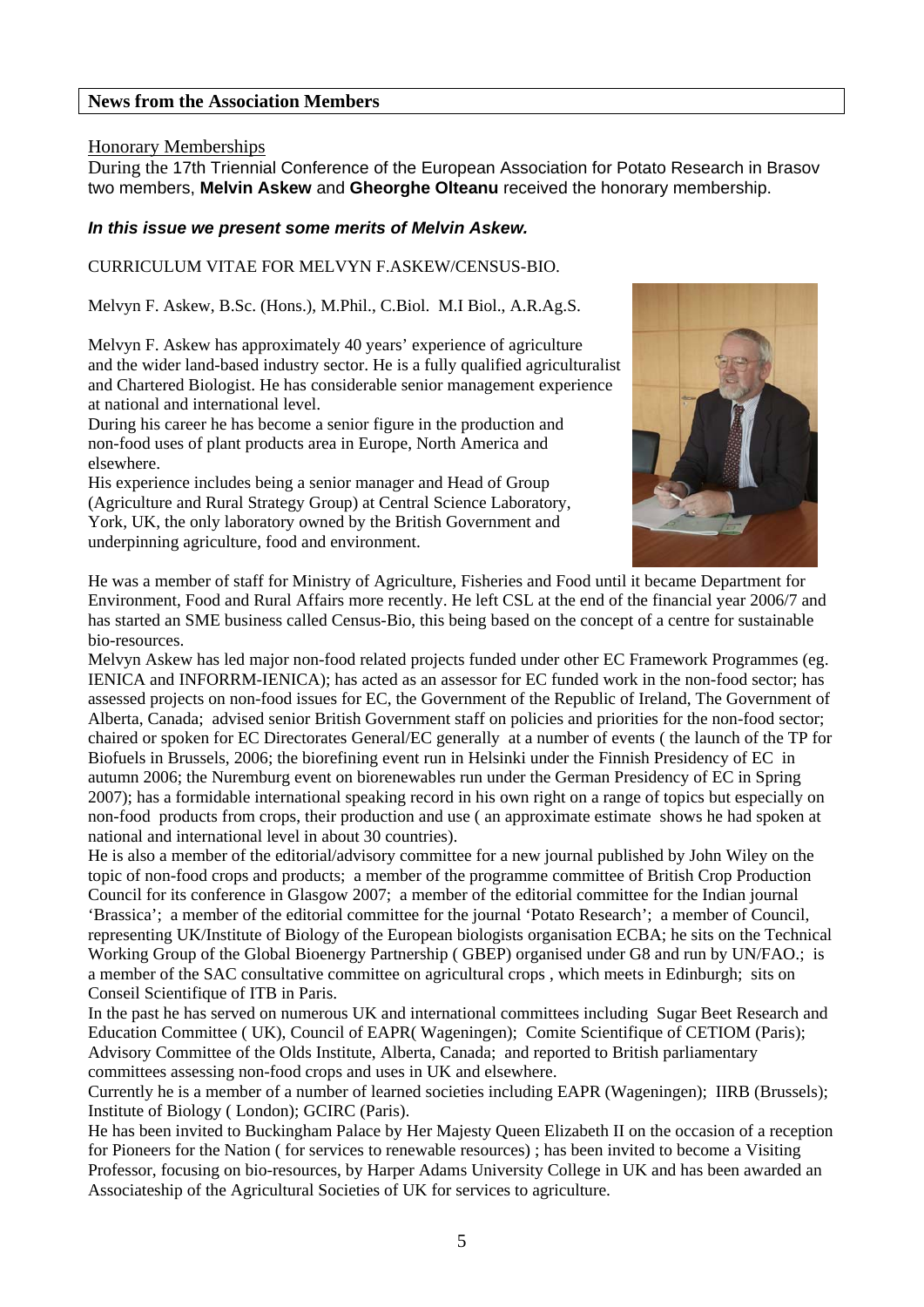# **Other News**

# DEDICATION TO CARLOS OCHOA

# **Carlos Ochoa - potato taxonomist and breeder (1929-2008)**

One of the best known potato taxomists, Carlos Ochoa, passed away in December 2008, at the end of the International Year of Potato declared by the United Nations. Ochoa was born in Cusco, Peru, in 1929. He got his professional education as an agronomist in Bolivia (Universidad San Simon) and the United States (University of Minnesota). He spent some 25 years of his life as a teacher at the National Agrarian University La Molina and 15 years as the head of the Taxonomy Department in the International Potato Center (CIP) in Lima, Peru. Ochoa described some 60 new potato species and authored several comprehensive books about potato taxonomy, the last of which was published in 2006. He also utilized the potato germplam and began potato breeding in Peru in 1940s. At CIP he established the World Potato Collection which is a gene bank with thousands of wild potato species accessions and landraces of potato. Carlos Ochoa was recognized internationally by many awards, including William L. Brown Award for Excellence in Genetic Resources Conservation by the journal *Diversity*, and named as the Distinct Economic Botanist 1997 by the Society of Economic Botany. The Swedish University of Agricultural Sciences (SLU), Sweden, awarded the title of Honorary Doctor to Ochoa in 2006.

Ochoa's reflections about his life-long commitment to potato taxonomy and breeding can be read at the homepage of CIP:

http://www.cipotato.org/publications/books/potato\_treasure\_andes\_online/21\_universal\_gift.asp

*Jari Valkonen* 

*Information on "Workshop on Organic Potato production"* EAPR 2008, July  $8^{th}$  2008

# *Organic potato production in different countries*

In the Netherlands the area and the yields are decreasing. Agrico can only sell 4-5 months a year organic table potatoes from the Netherlands, in the other months they have to import from Israel, Italy/Spain or Egypt. Organic starch potato production in the Netherlands has almost disappeared, partly because AVEBE uses the factory in Germany.

In Finland also decreasing areas (excepted starch, which is increasing)

In Germany stable.

In Poland and Latvia organic production is increasing. NB. In Latvia because of governmental support, the market stays behind. Also in Israel a growing area of organic potatoes.

In Germany and Netherlands the demands for organic (processed) potatoes are higher than the production, but because yields, yield stability and revenues are too low less farmers do grow potatoes.

# *Regionality*

Why still grow organic potatoes in a region where the climate is too favourable for late blight and you cannot spray against is???

Local production is important in organic farming!!!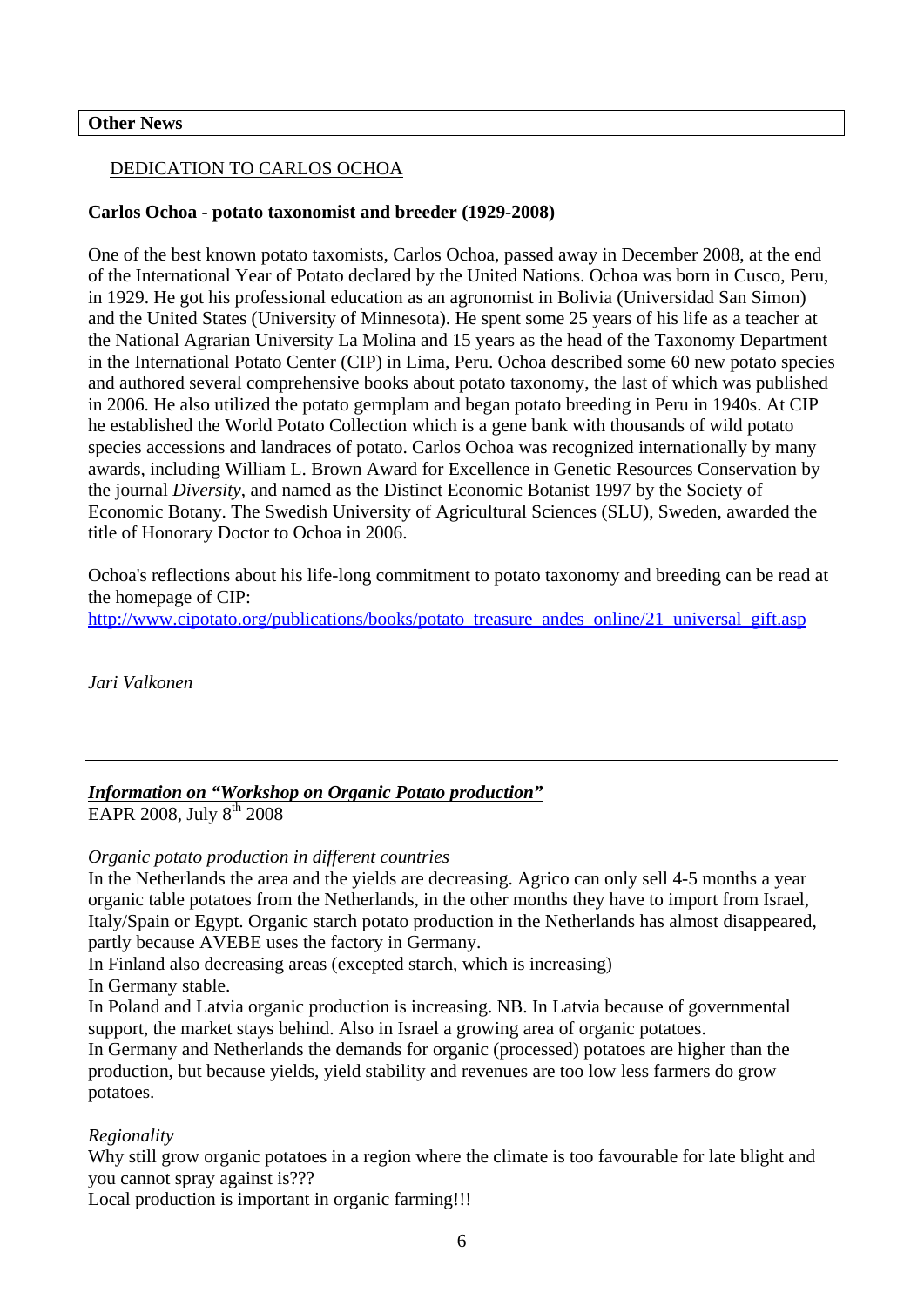$CO<sub>2</sub>$ -footprint of organic potatoes: more or less the same as in conventional potatoes??? (assumption). When you import potatoes from abroad the footprint becomes higher.

# *Varieties*

In the Netherlands at this moment 3 varieties (Biogold, Agria, Ditta) cover 75 % of the organic production. There are some late blight resistant varieties coming up (Toluca: in 2008 16 ha, Bionica, Sarpo Mira for MacCain) but still too little. Most farmers experience the lack of good resistant and organically adapted varieties as the main factor of the decreasing yields in organic potato production. Also in Germany too little resistant varieties are available.

In Poland sufficient resistant varieties against late blight are available. Only in the last year late blight was a problem.

# *Breeding*

In the Netherlands an organic breeding programme for potatoes will be set up, together with Wageningen University, for introgression of late blight resistant genes from wild species, and organic farmers to select in new clones on their own farms. Also the breeding companies are involved.

Agrico/Bioselect has a special organic breeding programme since 1995.

In Latvia varieties have been compared under organic and conventional circumstances: for some traits both systems gave comparable results but for other traits under conventional system more varieties performed well than under organic conditions. Therefore, selection under organic conditions is important.

Important breeding goals (next to general ones as a good yield, quality and appearance) are: resistance against late blight and other diseases such as Alternaria and nitrogen efficiency under low input conditions.

We need varieties for all purposes, not only table potatoes but also for crisps, French fries, starch etcetera.

# *Diseases*

Late blight is important, but for example in Poland Alternaria (early blight) is a bigger problem, especially on light soils and with low nitrogen availability. In low nitrogen input circumstances Alternaria will be a bigger problem in other European countries too, while organic manure is scare. Other problems are skin diseases (scab, Rhizoctonia, silver scurf) because potatoes are more and more washed before being sold.

In the Netherlands Rhizoctonia can be managed by using a stronger selection on the limit for acceptability of infection on the seed from max 25 % lightly infected to 10% and by the application of *Verticillium biguttatum* in high class seed. NB. This is very expensive (€1200,- / ha!!)

# *Copper*

Equal playing grounds with respect to copper: put a ban on it in total Europe??? This was the intention of the EU, but has not happened. In different countries the amount has been maximized, for example 3 kg/ha/year in Germany. In the Netherlands the use of copper as a fungicide is not allowed anymore. Some farmers did use it last year as a 'plant growth stimulator'. The control body SKAL knows this, but can not do anything against it.

# *Fertilisation*

Timing of fertilisation is difficult with organic fertilisation because mineralization does not always fit the needs of the crop. Some in the audience have the opinion that the potential of the organic potato can not be reached without a quick release fertilisation somewhere half way the crop production. On the other hand there are examples of 35 ton/ha or more with a basic organic fertilisation. (35 ton/ha gives the farmer a solid income. To maintain a good balanced and healthy organic potato growing system 35 ton/ha seems the limit.)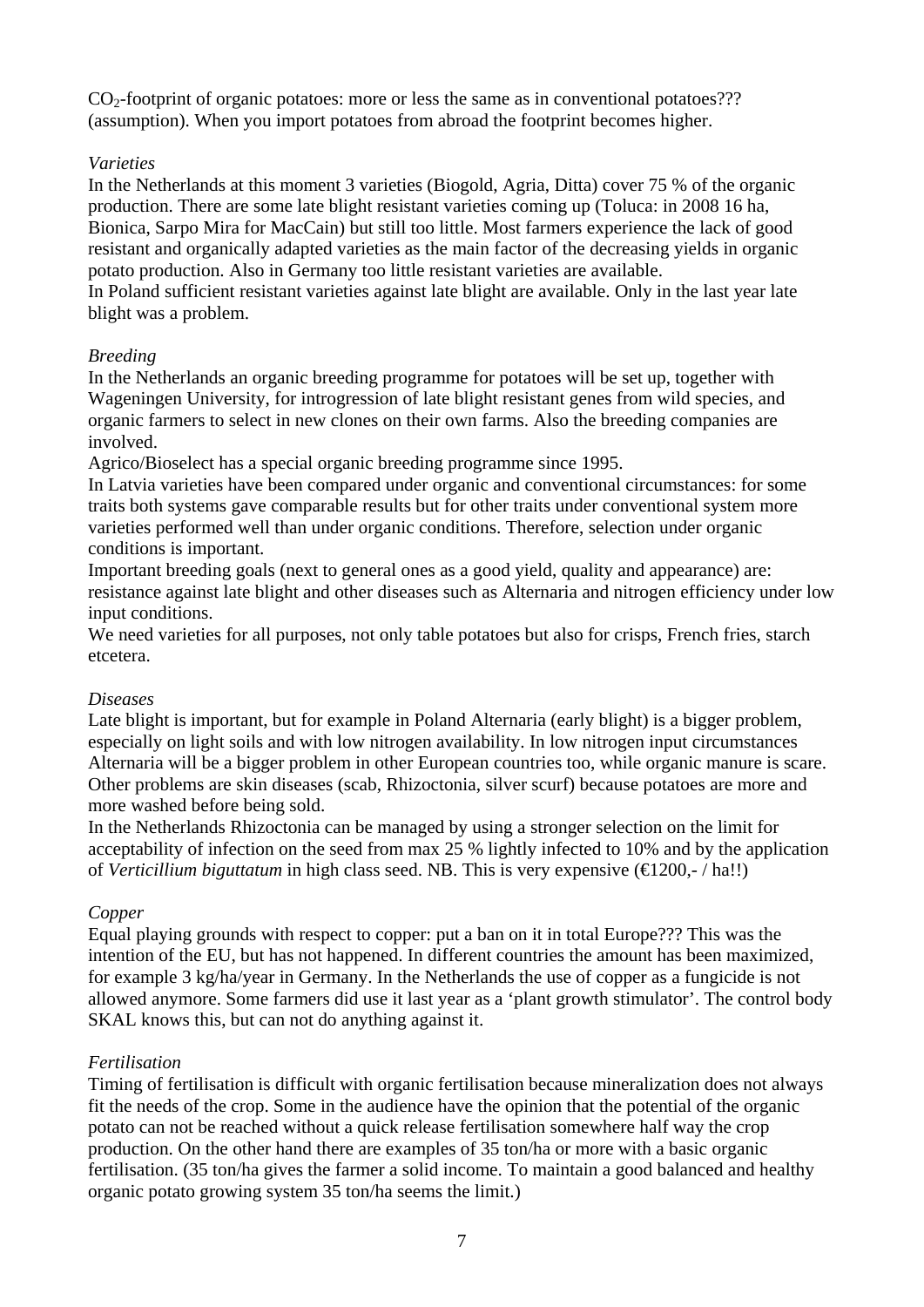Compost and soil structure: the real problem is mineralization, not the level of nitrogen. Compost enhances soil structure, and thereby improves mineralization.

Not only nitrogen, also potassium may be too low. Causes black spot, bad storability, vulnerable for bruises etc. Patentkali may be used in organic farming, but also slurry or cattle manure can meet the potassium needs of a potato crop.

# *Irrigation*

Because of the climate change irrigation may become of more importance also in potatoes. Does this give problems? When to irrigate, how much etcetera. Waiting until you see water deficiency in the crop is too late. You can use a potential meter. Leaching should not be a problem because you only irrigate enough to make the ridges wet (20 mm). This is not so much water that it can cause leaching. During tuber bulking a water deficit must be prevented.

In organic systems irrigation may be important not only for supplying the crop with water but also with nitrogen and other minerals because mineralization stops when there is a water deficit.

# *Conclusion*

We had a lively discussion on the topic. Everybody was eager to tell about the situation in their own countries. Of course there are differences between the main topics in the different countries and there are still problems to be solved. The two most important topics seem however, resistances against several diseases (with late blight resistance as number 1) and the problem of fertilization. There are possibilities for this in nutrient management and in breeding for efficient varieties as well.

# *Values in organic farming*

The original driving forge of organic agriculture was very much value driven: for example balance with the environment. But conventional agriculture nowadays may perform better than organic on this point, for instance 'environment friendly fungicides'. But on the other hand, there is more in organic: sustainable soil management, biodiversity, animal welfare, etcetera. Organic production is not only organic potatoes but is a whole system, and potatoes may not be the best performing crop in this system but still do belong to it.

September 2008 Marjolein Tiemens-Hulscher Monique Hospers-Brands Louis Bolk Institute, the Netherlands

**Calendar of Events:** 

# *Find below some links to web pages where you can find relevant potato events for 2009:*

Global Potato News: http://www.potatonews.com/events/events.asp

Potato Council:

http://www.potato.org.uk/department/knowledge\_transfer/potato\_industry\_events/index.html

Potato World: http://www.potatoworld.nl/index.php?option=com\_eventlist&Itemid=35

Potato Pro: http://www.potatopro.com/Lists/Conferences/Upcoming%20Conferences.aspx

Potato Europe 2009: http://www.potato2009.com/